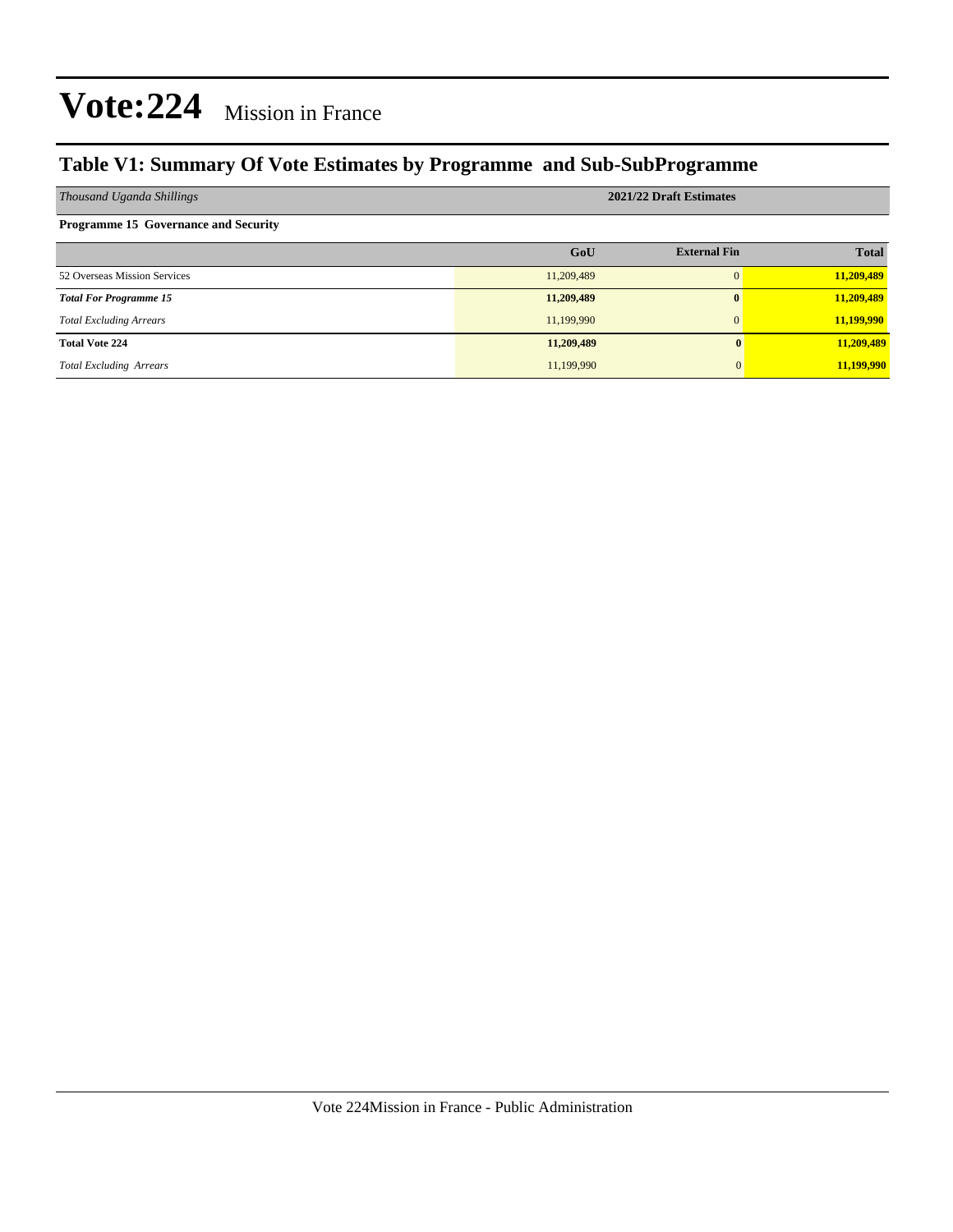#### **Table V2: Summary Of Vote Estimates by Sub-SubProgramme,Department and Project**

| Thousand Uganda Shillings                                                 | 2021/22 Draft Estimates<br>2020/21 Approved Budget |                     |                  |              |              |                               |              |
|---------------------------------------------------------------------------|----------------------------------------------------|---------------------|------------------|--------------|--------------|-------------------------------|--------------|
| <b>Sub-SubProgramme 52 Overseas Mission Services</b>                      |                                                    |                     |                  |              |              |                               |              |
| <b>Recurrent Budget Estimates</b>                                         | <b>Wage</b>                                        | <b>Non-Wage</b>     | <b>AIA</b>       | <b>Total</b> | <b>Wage</b>  | <b>Non-Wage</b>               | <b>Total</b> |
| 01 Headquarters Paris                                                     | 951,381                                            | 4,898,608           | $\mathbf{0}$     | 5,849,990    | 951,381      | 4,908,107                     | 5,859,489    |
| <b>Total Recurrent Budget Estimates for Sub-</b><br><b>SubProgramme</b>   | 951,381                                            | 4,898,608           | $\bf{0}$         | 5,849,990    | 951,381      | 4,908,107                     | 5,859,489    |
| <b>Development Budget Estimates</b>                                       | <b>GoU Dev't</b>                                   | <b>External Fin</b> | <b>AIA</b>       | <b>Total</b> |              | <b>GoU Dev't External Fin</b> | <b>Total</b> |
| 0925 Strengthening Mission in France                                      | 3,000,000                                          | $\mathbf{0}$        | $\overline{0}$   | 3,000,000    | $\mathbf{0}$ | $\Omega$                      | $\mathbf{0}$ |
| 1742 Retooling of Mission in Paris - France                               | $\mathbf{0}$                                       | $\mathbf{0}$        | $\mathbf{0}$     | $\bf{0}$     | 5,350,000    | $\Omega$                      | 5,350,000    |
| <b>Total Development Budget Estimates for Sub-</b><br><b>SubProgramme</b> | 3,000,000                                          | $\bf{0}$            | $\bf{0}$         | 3,000,000    | 5,350,000    | $\bf{0}$                      | 5,350,000    |
|                                                                           | GoU                                                | <b>External Fin</b> | <b>AIA</b>       | <b>Total</b> | GoU          | <b>External Fin</b>           | <b>Total</b> |
| <b>Total For Sub-SubProgramme 52</b>                                      | 8,849,990                                          | $\bf{0}$            | $\bf{0}$         | 8,849,990    | 11,209,489   | $\bf{0}$                      | 11,209,489   |
| <b>Total Excluding Arrears</b>                                            | 8,849,990                                          | $\boldsymbol{0}$    | $\boldsymbol{0}$ | 8,849,990    | 11,199,990   | $\mathbf{0}$                  | 11,199,990   |
| <b>Total Vote 224</b>                                                     | 8,849,990                                          | $\bf{0}$            | $\bf{0}$         | 8,849,990    | 11,209,489   | $\bf{0}$                      | 11,209,489   |
| <b>Total Excluding Arrears</b>                                            | 8,849,990                                          | $\mathbf{0}$        | $\mathbf{0}$     | 8,849,990    | 11,199,990   | $\mathbf{0}$                  | 11,199,990   |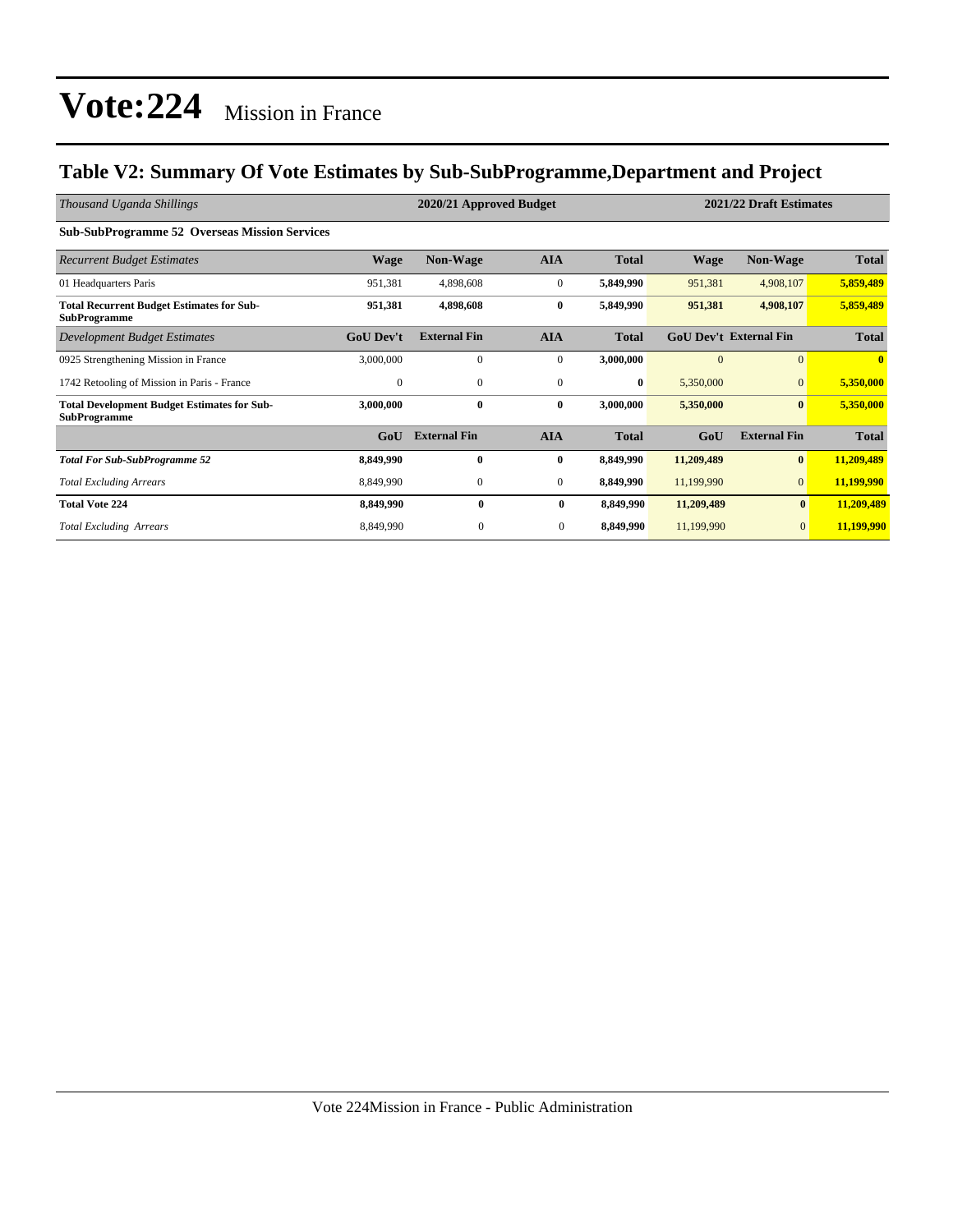#### **Table V3: Summary Vote Estimates by Item**

| Thousand Uganda Shillings                                   |           | 2020/21 Approved Budget |                  |              |           | 2021/22 Draft Estimates |               |  |  |
|-------------------------------------------------------------|-----------|-------------------------|------------------|--------------|-----------|-------------------------|---------------|--|--|
|                                                             | GoU       | <b>External Fin</b>     | AIA              | <b>Total</b> | GoU       | <b>External Fin</b>     | <b>Total</b>  |  |  |
| <b>Employees, Goods and Services (Outputs Provided)</b>     | 5,849,990 | $\bf{0}$                | $\bf{0}$         | 5,849,990    | 5,849,990 | $\bf{0}$                | 5,849,990     |  |  |
| 211103 Allowances (Inc. Casuals, Temporary)                 | 1,563,715 | $\boldsymbol{0}$        | 0                | 1,563,715    | 1,563,715 | $\bf{0}$                | 1,563,715     |  |  |
| 211105 Missions staff salaries                              | 951,381   | $\bf{0}$                | $\bf{0}$         | 951,381      | 951,381   | $\bf{0}$                | 951,381       |  |  |
| 212201 Social Security Contributions                        | 124,000   | $\bf{0}$                | $\bf{0}$         | 124,000      | 144,000   | $\bf{0}$                | 144,000       |  |  |
| 213001 Medical expenses (To employees)                      | 137,099   | $\bf{0}$                | 0                | 137,099      | 217,897   | $\bf{0}$                | 217,897       |  |  |
| 213002 Incapacity, death benefits and funeral expenses      | 6,000     | $\bf{0}$                | $\bf{0}$         | 6,000        | 6,000     | $\bf{0}$                | 6,000         |  |  |
| 221001 Advertising and Public Relations                     | 43,000    | $\bf{0}$                | 0                | 43,000       | 11,366    | $\bf{0}$                | 11,366        |  |  |
| 221002 Workshops and Seminars                               | 44,000    | $\bf{0}$                | $\bf{0}$         | 44,000       | 44,000    | $\bf{0}$                | 44,000        |  |  |
| 221005 Hire of Venue (chairs, projector, etc)               | 6,000     | $\bf{0}$                | $\bf{0}$         | 6,000        | 6,000     | $\bf{0}$                | 6,000         |  |  |
| 221006 Commissions and related charges                      | 6,000     | $\bf{0}$                | 0                | 6,000        | 6,000     | $\bf{0}$                | 6,000         |  |  |
| 221007 Books, Periodicals & Newspapers                      | 6,000     | $\bf{0}$                | $\bf{0}$         | 6,000        | 6,000     | $\bf{0}$                | 6,000         |  |  |
| 221008 Computer supplies and Information Technology<br>(TT) | 12,000    | $\bf{0}$                | 0                | 12,000       | 12,000    | $\bf{0}$                | 12,000        |  |  |
| 221009 Welfare and Entertainment                            | 49,129    | $\bf{0}$                | $\bf{0}$         | 49,129       | 46,000    | $\bf{0}$                | 46,000        |  |  |
| 221011 Printing, Stationery, Photocopying and Binding       | 38,000    | $\bf{0}$                | $\bf{0}$         | 38,000       | 38,000    | $\bf{0}$                | 38,000        |  |  |
| 221012 Small Office Equipment                               | 4,000     | $\bf{0}$                | $\bf{0}$         | 4,000        | 4,000     | $\bf{0}$                | 4,000         |  |  |
| 221014 Bank Charges and other Bank related costs            | 8,000     | $\bf{0}$                | 0                | 8,000        | 8,000     | $\bf{0}$                | 8,000         |  |  |
| 221017 Subscriptions                                        | 15,000    | $\bf{0}$                | $\bf{0}$         | 15,000       | 15,000    | $\bf{0}$                | 15,000        |  |  |
| 222001 Telecommunications                                   | 144,589   | $\bf{0}$                | 0                | 144,589      | 72,000    | $\bf{0}$                | <b>72,000</b> |  |  |
| 222002 Postage and Courier                                  | 26,000    | $\bf{0}$                | $\bf{0}$         | 26,000       | 26,000    | $\bf{0}$                | 26,000        |  |  |
| 222003 Information and communications technology<br>(ICT)   | 20,000    | $\bf{0}$                | $\bf{0}$         | 20,000       | 20,000    | $\bf{0}$                | 20,000        |  |  |
| 223001 Property Expenses                                    | 46,800    | $\bf{0}$                | $\bf{0}$         | 46,800       | 98,429    | $\bf{0}$                | 98,429        |  |  |
| 223002 Rates                                                | 14,040    | $\bf{0}$                | $\bf{0}$         | 14,040       | 15,000    | $\bf{0}$                | 15,000        |  |  |
| 223003 Rent – (Produced Assets) to private entities         | 1,660,025 | $\bf{0}$                | $\bf{0}$         | 1,660,025    | 1,660,025 | $\bf{0}$                | 1,660,025     |  |  |
| 223004 Guard and Security services                          | 16,035    | $\bf{0}$                | $\bf{0}$         | 16,035       | 10,000    | $\bf{0}$                | 10,000        |  |  |
| 223005 Electricity                                          | 24,000    | $\bf{0}$                | $\bf{0}$         | 24,000       | 24,000    | $\bf{0}$                | 24,000        |  |  |
| 223006 Water                                                | 15,000    | $\bf{0}$                | $\bf{0}$         | 15,000       | 15,000    | $\bf{0}$                | 15,000        |  |  |
| 223007 Other Utilities- (fuel, gas, firewood, charcoal)     | 134,427   | $\bf{0}$                | $\bf{0}$         | 134,427      | 134,427   | $\mathbf{0}$            | 134,427       |  |  |
| 226001 Insurances                                           | 100,429   | $\bf{0}$                | $\bf{0}$         | 100,429      | 60,429    | $\bf{0}$                | 60,429        |  |  |
| 227001 Travel inland                                        | 56,000    | $\bf{0}$                | $\bf{0}$         | 56,000       | 56,000    | $\bf{0}$                | 56,000        |  |  |
| 227002 Travel abroad                                        | 180,000   | $\bf{0}$                | 0                | 180,000      | 180,000   | $\bf{0}$                | 180,000       |  |  |
| 227003 Carriage, Haulage, Freight and transport hire        | 212,899   | $\bf{0}$                | $\boldsymbol{0}$ | 212,899      | 212,899   | $\bf{0}$                | 212,899       |  |  |
| 227004 Fuel, Lubricants and Oils                            | 16,422    | $\bf{0}$                | $\bf{0}$         | 16,422       | 16,422    | $\bf{0}$                | 16,422        |  |  |
| 228001 Maintenance - Civil                                  | 16,000    | $\bf{0}$                | $\boldsymbol{0}$ | 16,000       | 16,000    | $\bf{0}$                | 16,000        |  |  |
| 228002 Maintenance - Vehicles                               | 20,000    | $\bf{0}$                | 0                | 20,000       | 20,000    | $\bf{0}$                | 20,000        |  |  |
| 228003 Maintenance – Machinery, Equipment &<br>Furniture    | 36,000    | $\bf{0}$                | 0                | 36,000       | 36,000    | $\bf{0}$                | 36,000        |  |  |
| 228004 Maintenance – Other                                  | 98,000    | $\bf{0}$                | $\bf{0}$         | 98,000       | 98,000    | $\bf{0}$                | 98,000        |  |  |

Vote 224Mission in France - Public Administration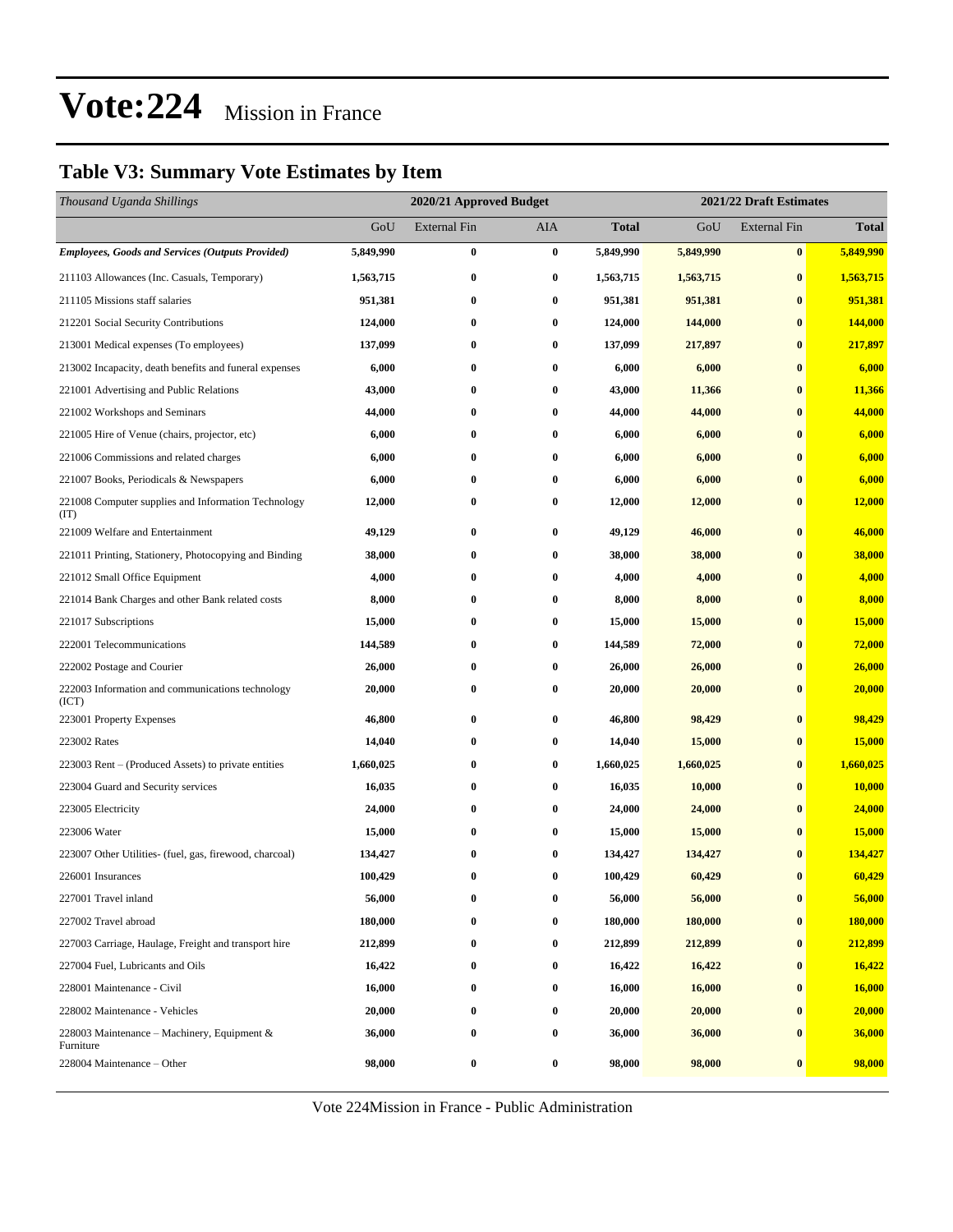| <b>Investment</b> (Capital Purchases) | 3,000,000 | 0        | 0            | 3,000,000 | 5,350,000  | $\mathbf{0}$ | 5,350,000  |
|---------------------------------------|-----------|----------|--------------|-----------|------------|--------------|------------|
| 312101 Non-Residential Buildings      | 3,000,000 | $\bf{0}$ | $\bf{0}$     | 3,000,000 | 5,350,000  | $\bf{0}$     | 5,350,000  |
| <b>Arrears</b>                        | $\bf{0}$  | 0        | 0            | $\bf{0}$  | 9,499      | $\mathbf{0}$ | 9,499      |
| 321605 Domestic arrears (Budgeting)   | $\bf{0}$  | $\bf{0}$ | $\mathbf{0}$ | 0         | 9,499      | $\mathbf{0}$ | 9.499      |
| <b>Grand Total Vote 224</b>           | 8.849.990 | $\bf{0}$ | 0            | 8,849,990 | 11,209,489 | $\mathbf{0}$ | 11,209,489 |
| <b>Total Excluding Arrears</b>        | 8,849,990 |          | $\Omega$     | 8,849,990 | 11,199,990 | $\Omega$     | 11,199,990 |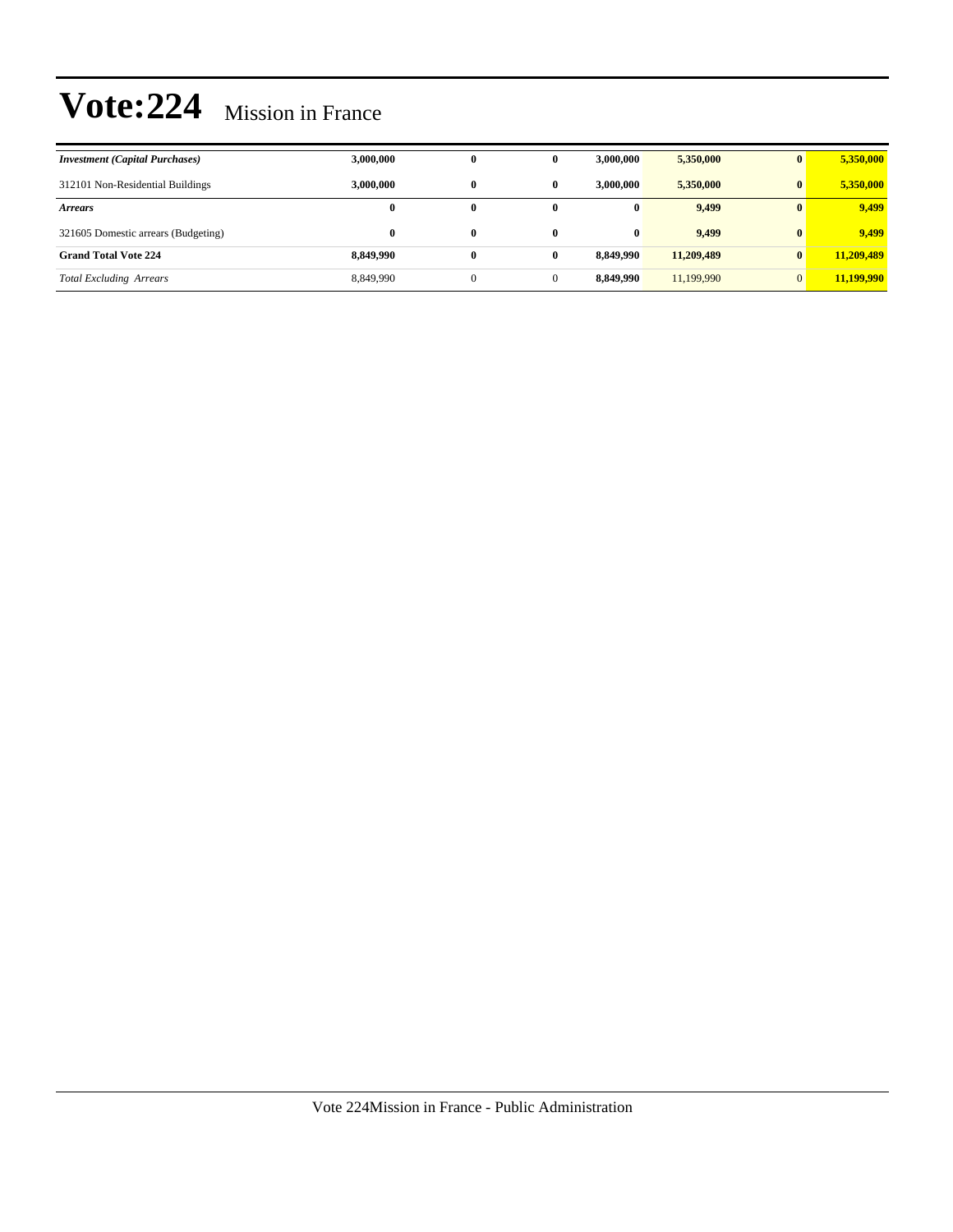#### **Table V4: Detailed Estimates by Sub-SubProgramme, Department,Project and Output and Item**

*Sub-SubProgrammme 52 Overseas Mission Services*

*Recurrent Budget Estimates*

#### **Department 01 Headquarters Paris**

| Thousand Uganda Shillings                                | 2020/21 Approved Budget |                  |                  | 2021/22 Draft Estimates |                  |                  |              |
|----------------------------------------------------------|-------------------------|------------------|------------------|-------------------------|------------------|------------------|--------------|
| <b>Outputs Provided</b>                                  | Wage                    | Non Wage         | AIA              | <b>Total</b>            | Wage             | Non Wage         | <b>Total</b> |
| <b>Budget Output 165201 Cooperation frameworks</b>       |                         |                  |                  |                         |                  |                  |              |
| 211103 Allowances (Inc. Casuals, Temporary)              | $\boldsymbol{0}$        | 1,217,000        | $\boldsymbol{0}$ | 1,217,000               | $\mathbf{0}$     | 1,217,000        | 1,217,000    |
| 211105 Missions staff salaries                           | 951,381                 | $\boldsymbol{0}$ | $\overline{0}$   | 951,381                 | 951,381          | $\boldsymbol{0}$ | 951,381      |
| 212201 Social Security Contributions                     | $\mathbf{0}$            | 124,000          | $\overline{0}$   | 124,000                 | $\mathbf{0}$     | 144,000          | 144,000      |
| 213001 Medical expenses (To employees)                   | $\boldsymbol{0}$        | 137,099          | $\overline{0}$   | 137,099                 | $\mathbf{0}$     | 217,897          | 217,897      |
| 213002 Incapacity, death benefits and funeral expenses   | $\boldsymbol{0}$        | 6,000            | $\overline{0}$   | 6,000                   | $\mathbf{0}$     | 6,000            | 6,000        |
| 221005 Hire of Venue (chairs, projector, etc)            | $\mathbf{0}$            | 6,000            | $\overline{0}$   | 6,000                   | $\mathbf{0}$     | 6,000            | 6,000        |
| 221006 Commissions and related charges                   | $\boldsymbol{0}$        | 6,000            | $\boldsymbol{0}$ | 6,000                   | $\mathbf{0}$     | 6,000            | 6,000        |
| 221007 Books, Periodicals & Newspapers                   | $\boldsymbol{0}$        | 6,000            | $\overline{0}$   | 6,000                   | $\mathbf{0}$     | 6,000            | 6,000        |
| 221008 Computer supplies and Information Technology (IT) | $\boldsymbol{0}$        | 12,000           | $\overline{0}$   | 12,000                  | $\boldsymbol{0}$ | 12,000           | 12,000       |
| 221009 Welfare and Entertainment                         | $\boldsymbol{0}$        | 49,129           | $\boldsymbol{0}$ | 49,129                  | $\mathbf{0}$     | 46,000           | 46,000       |
| 221011 Printing, Stationery, Photocopying and Binding    | $\boldsymbol{0}$        | 38,000           | $\boldsymbol{0}$ | 38,000                  | $\boldsymbol{0}$ | 38,000           | 38,000       |
| 221012 Small Office Equipment                            | $\overline{0}$          | 4,000            | $\boldsymbol{0}$ | 4,000                   | $\mathbf{0}$     | 4,000            | 4,000        |
| 221014 Bank Charges and other Bank related costs         | $\boldsymbol{0}$        | 8,000            | $\overline{0}$   | 8,000                   | $\boldsymbol{0}$ | 8,000            | 8,000        |
| 221017 Subscriptions                                     | $\boldsymbol{0}$        | 15,000           | $\boldsymbol{0}$ | 15,000                  | $\boldsymbol{0}$ | 15,000           | 15,000       |
| 222001 Telecommunications                                | $\mathbf{0}$            | 144,589          | $\overline{0}$   | 144,589                 | $\mathbf{0}$     | 72,000           | 72,000       |
| 222002 Postage and Courier                               | $\boldsymbol{0}$        | 26,000           | $\boldsymbol{0}$ | 26,000                  | $\boldsymbol{0}$ | 26,000           | 26,000       |
| 223003 Rent – (Produced Assets) to private entities      | $\overline{0}$          | 249,589          | $\overline{0}$   | 249,589                 | $\mathbf{0}$     | 249,589          | 249,589      |
| 223005 Electricity                                       | $\boldsymbol{0}$        | 24,000           | $\overline{0}$   | 24,000                  | $\boldsymbol{0}$ | 24,000           | 24,000       |
| 223006 Water                                             | $\boldsymbol{0}$        | 15,000           | $\boldsymbol{0}$ | 15,000                  | $\mathbf{0}$     | 15,000           | 15,000       |
| 223007 Other Utilities- (fuel, gas, firewood, charcoal)  | $\boldsymbol{0}$        | 134,427          | $\overline{0}$   | 134,427                 | $\boldsymbol{0}$ | 134,427          | 134,427      |
| 226001 Insurances                                        | $\boldsymbol{0}$        | 100,429          | $\overline{0}$   | 100,429                 | $\mathbf{0}$     | 60,429           | 60,429       |
| 227002 Travel abroad                                     | $\boldsymbol{0}$        | 180,000          | $\overline{0}$   | 180,000                 | $\mathbf{0}$     | 180,000          | 180,000      |
| 227003 Carriage, Haulage, Freight and transport hire     | $\boldsymbol{0}$        | 152,899          | $\overline{0}$   | 152,899                 | $\mathbf{0}$     | 152,899          | 152,899      |
| 227004 Fuel, Lubricants and Oils                         | $\mathbf{0}$            | 16,422           | $\overline{0}$   | 16,422                  | $\mathbf{0}$     | 16,422           | 16,422       |
| 228001 Maintenance - Civil                               | $\boldsymbol{0}$        | 16,000           | $\boldsymbol{0}$ | 16,000                  | $\boldsymbol{0}$ | 16,000           | 16,000       |
| 228002 Maintenance - Vehicles                            | $\overline{0}$          | 20,000           | $\boldsymbol{0}$ | 20,000                  | $\boldsymbol{0}$ | 20,000           | 20,000       |
| 228003 Maintenance – Machinery, Equipment & Furniture    | $\boldsymbol{0}$        | 36,000           | $\overline{0}$   | 36,000                  | $\boldsymbol{0}$ | 36,000           | 36,000       |
| 228004 Maintenance - Other                               | $\boldsymbol{0}$        | 98,000           | $\boldsymbol{0}$ | 98,000                  | $\boldsymbol{0}$ | 98,000           | 98,000       |
| <b>Total Cost of Budget Output 01</b>                    | 951,381                 | 2,841,583        | 0                | 3,792,964               | 951,381          | 2,826,662        | 3,778,044    |
| <b>Budget Output 165202 Consulars services</b>           |                         |                  |                  |                         |                  |                  |              |
| 223001 Property Expenses                                 | $\mathbf{0}$            | 46,800           | $\overline{0}$   | 46,800                  | $\overline{0}$   | 98,429           | 98,429       |

Vote 224Mission in France - Public Administration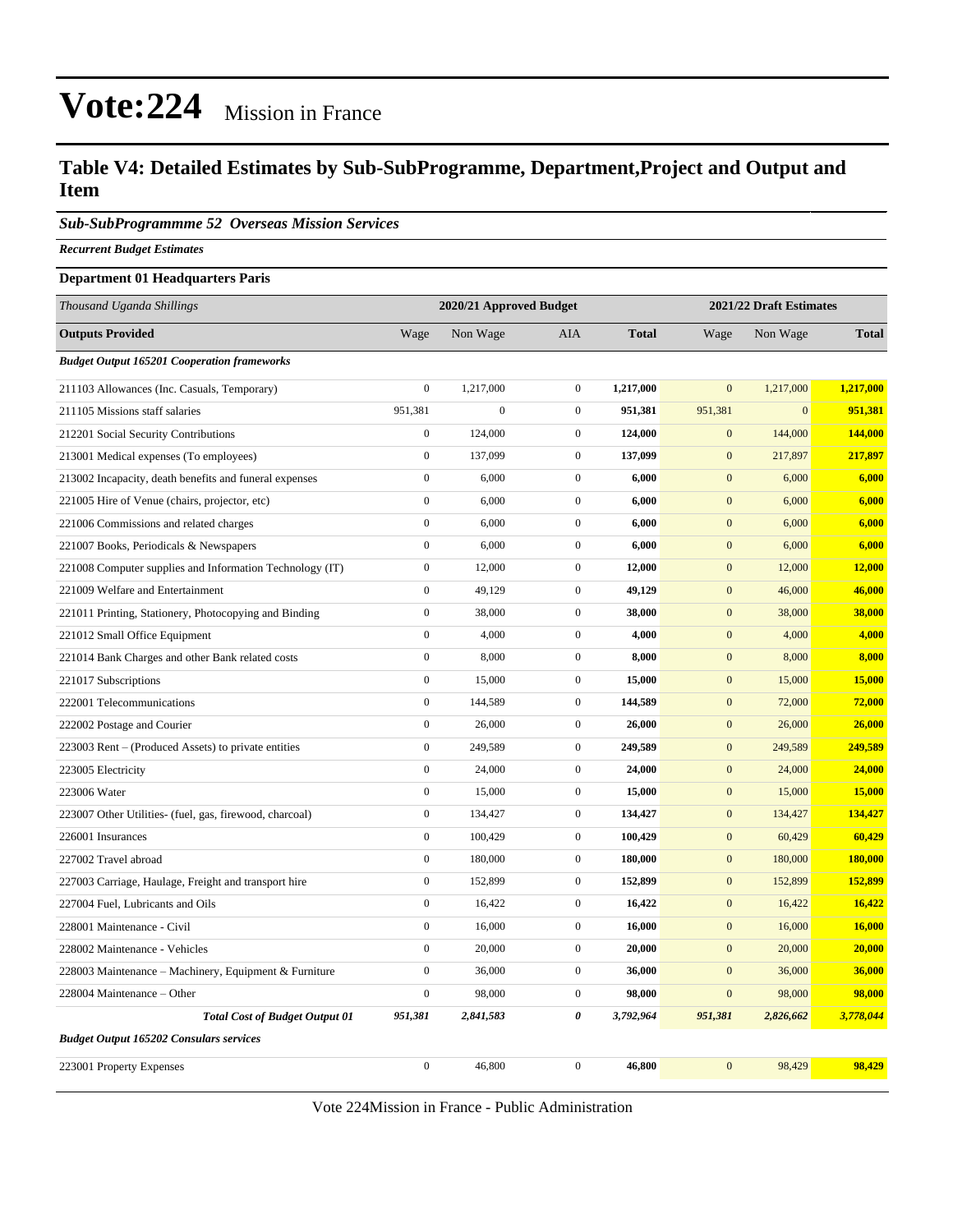| 223002 Rates                                                                | $\mathbf{0}$                  | 14,040           | $\mathbf{0}$          | 14,040                  | $\mathbf{0}$                  | 15,000                | 15,000                |  |  |
|-----------------------------------------------------------------------------|-------------------------------|------------------|-----------------------|-------------------------|-------------------------------|-----------------------|-----------------------|--|--|
| 223003 Rent – (Produced Assets) to private entities                         | $\mathbf{0}$                  | 277,128          | $\boldsymbol{0}$      | 277,128                 | $\mathbf{0}$                  | 277,128               | 277,128               |  |  |
| 223004 Guard and Security services                                          | $\boldsymbol{0}$              | 16,035           | $\boldsymbol{0}$      | 16,035                  | $\mathbf{0}$                  | 10,000                | 10,000                |  |  |
| 227003 Carriage, Haulage, Freight and transport hire                        | $\mathbf{0}$                  | 60,000           | $\mathbf{0}$          | 60,000                  | $\mathbf{0}$                  | 60,000                | 60,000                |  |  |
| <b>Total Cost of Budget Output 02</b>                                       | $\boldsymbol{\theta}$         | 414,003          | 0                     | 414,003                 | $\boldsymbol{\theta}$         | 460,557               | 460,557               |  |  |
| Budget Output 165204 Promotion of trade, tourism, education, and investment |                               |                  |                       |                         |                               |                       |                       |  |  |
| 211103 Allowances (Inc. Casuals, Temporary)                                 | $\mathbf{0}$                  | 346,715          | $\mathbf{0}$          | 346,715                 | $\mathbf{0}$                  | 346,715               | 346,715               |  |  |
| 221001 Advertising and Public Relations                                     | $\mathbf{0}$                  | 43,000           | $\overline{0}$        | 43,000                  | $\mathbf{0}$                  | 11,366                | 11,366                |  |  |
| 221002 Workshops and Seminars                                               | $\boldsymbol{0}$              | 44,000           | $\boldsymbol{0}$      | 44,000                  | $\mathbf{0}$                  | 44,000                | 44,000                |  |  |
| 222003 Information and communications technology (ICT)                      | $\mathbf{0}$                  | 20,000           | $\overline{0}$        | 20,000                  | $\mathbf{0}$                  | 20,000                | 20,000                |  |  |
| 223003 Rent – (Produced Assets) to private entities                         | $\boldsymbol{0}$              | 1,133,308        | $\overline{0}$        | 1,133,308               | $\mathbf{0}$                  | 1,133,308             | 1,133,308             |  |  |
| 227001 Travel inland                                                        | $\boldsymbol{0}$              | 56,000           | $\overline{0}$        | 56,000                  | $\mathbf{0}$                  | 56,000                | 56,000                |  |  |
| <b>Total Cost of Budget Output 04</b>                                       | $\boldsymbol{\theta}$         | 1,643,023        | 0                     | 1,643,023               | $\boldsymbol{\theta}$         | 1,611,389             | 1,611,389             |  |  |
| <b>Total Cost Of Outputs Provided</b>                                       | 951,381                       | 4.898.608        | $\bf{0}$              | 5,849,990               | 951,381                       | 4,898,608             | 5,849,990             |  |  |
| <b>Arrears</b>                                                              | Wage                          | Non Wage         | <b>AIA</b>            | <b>Total</b>            | Wage                          | Non Wage              | <b>Total</b>          |  |  |
| <b>Budget Output 165299 Arrears</b>                                         |                               |                  |                       |                         |                               |                       |                       |  |  |
| 321605 Domestic arrears (Budgeting)                                         | $\boldsymbol{0}$              | $\boldsymbol{0}$ | $\mathbf{0}$          | $\bf{0}$                | $\mathbf{0}$                  | 9,499                 | 9,499                 |  |  |
| <b>Total Cost of Budget Output 99</b>                                       | $\theta$                      | 0                | $\theta$              | $\theta$                | $\boldsymbol{\theta}$         | 9,499                 | 9,499                 |  |  |
| <b>Total Cost Of Arrears</b>                                                | $\bf{0}$                      | $\bf{0}$         | $\bf{0}$              | $\bf{0}$                | $\bf{0}$                      | 9,499                 | 9,499                 |  |  |
| <b>Total Cost for Department 01</b>                                         | 951,381                       | 4,898,608        | $\bf{0}$              | 5,849,990               | 951,381                       | 4,908,107             | 5,859,489             |  |  |
| <b>Total Excluding Arrears</b>                                              | 951,381                       | 4,898,608        | $\boldsymbol{0}$      | 5,849,990               | 951,381                       | 4,898,608             | 5,849,990             |  |  |
| <b>Development Budget Estimates</b>                                         |                               |                  |                       |                         |                               |                       |                       |  |  |
| <b>Project 0925 Strengthening Mission in France</b>                         |                               |                  |                       |                         |                               |                       |                       |  |  |
| Thousand Uganda Shillings                                                   | 2020/21 Approved Budget       |                  |                       | 2021/22 Draft Estimates |                               |                       |                       |  |  |
| <b>Capital Purchases</b>                                                    | <b>GoU Dev't External Fin</b> |                  | <b>AIA</b>            | <b>Total</b>            | <b>GoU Dev't External Fin</b> |                       | <b>Total</b>          |  |  |
| Budget Output 165272 Government Buildings and Administrative Infrastructure |                               |                  |                       |                         |                               |                       |                       |  |  |
| 312101 Non-Residential Buildings                                            | 3,000,000                     | $\mathbf{0}$     | $\mathbf{0}$          | 3,000,000               | $\mathbf{0}$                  | $\mathbf{0}$          | $\bf{0}$              |  |  |
| <b>Total Cost Of Budget Output 165272</b>                                   | 3,000,000                     | $\pmb{\theta}$   | $\boldsymbol{\theta}$ | 3,000,000               | $\boldsymbol{\theta}$         | $\boldsymbol{\theta}$ | $\boldsymbol{\theta}$ |  |  |

*Total Excluding Arrears* 3,000,000 0 0 **3,000,000** 0 0 **0**

*Total Cost for Project: 0925* 3,000,000 0 0 **3,000,000** 0 0 **0**

*Total Cost for Capital Purchases* 3,000,000 0 0 **3,000,000** 0 0 **0**